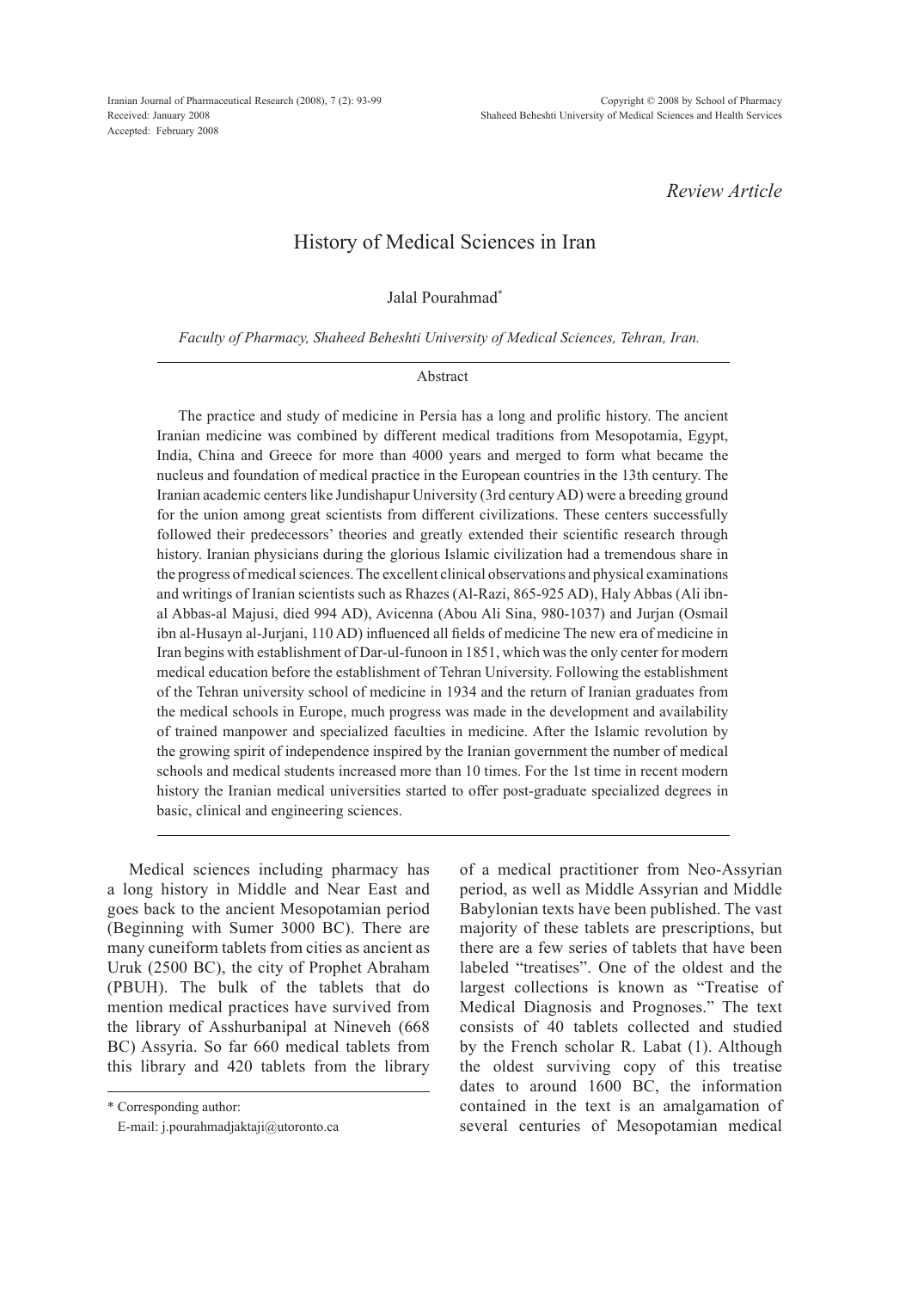knowledge. The diagnostic treatise is organized in head to toe order with separate subsections covering convulsive disorders, gynecology and pediatrics. To the non-specialist they sound like magic and sorcery. However, the descriptions of diseases demonstrate accurate observation skills. Virtually all expected diseases exist, they are described and cover neurology, fevers, worms and flukes, venereal disease and skin lesions. The medical texts are essentially rational, and some of the treatments (such as excessive bleeding) are essentially the same as modern treatments for the same condition  $(2-4)$ .

The first major Iranian dynasty, Achaemenid or Hakhamaneshian (550 BC), promoted the development of culture and science extensively. The great scholars such as the philosopher Heraclitus of Ephesus, the Babylonian astronomer Kidinnu and even the historian Herodotus were Persian subjects. The ancient cultures of the Egyptians, Babylonians, Elamites, and others continued to exist and develop. Babylonian Physicians were all over the territories and served all people including Persians. Xenophon relates that when the Greek soldiers who served under Cyrus the younger passed through the territory of Babylonia, they found sufficient number of Physicians even in the villages to treat the wounded warriors. Texts describe how physicians used medicine, prayers and magic. They would often model images of evil spirits out of clay and shatter them, in order to restore the invalid to health.

Achaemenid made Babylon one of their major capitals and extensively used the texts at the temple libraries. The library and museum at the Persepolis was build to rival the Babylonian archives famous in the ancient world. Greek and Egyptian physicians were invited to join the Achaemenid court and served the royal household. Persians also adopted the tradition of paying the physicians according to the rank and gender. The archives at Persepolis indicate that physicians and midwives who delivered boys were paid double the amount they got when the baby delivered was a girl. The records do not indicate severe punishments if the sick person died, as was the case under Hammurabi (3, 4). Texts also show lists of plants, herbs and other

substances used for medicinal purposes. Drugs which were taken internally included; mercury, antimony, arsenic and sulfur. Animal fats were also prescribed. All were basically the same as Babylonian medicine and prescriptions (3, 4).

At one point Darius ordered a representative to return to Egypt in order to restore the department of the ruined house of life dealing with medicine; "While his majesty was in Elam he ordered me (Udjahorresne) to return to Egypt. I gave them every useful thing and all their instruments indicated by the writings, as they had been before. His majesty did this because he knew the virtue of this art to make every sick man recover" (5).

The subsequent Seleucid (selukian) and Parthian (Ashkanian) dynasties followed the same trends with more Greek influence science and art due to massive presence of Greeks in the area. However the flourishing of science and technology happened in the Sassanian period with major centers of learning and the famous university Jundaishapur (6, 7). The Sassanian king, Khosrow Anoshirvan is mentioned by many historians and biographers to have been a major promoter of all sciences including philosophy and medicine. In a Pahlavi text (Karnamag) he is quoted the following; *"We have made inquiries about the rules of the inhabitants of the Roman Empire and the Indian states. We have never rejected anybody because of their different religion or origin. We have not jealously kept away from them what we affirm. And at the same time we have not disdained to learn what they stand for. For it is a fact that to have knowledge of the truth and of sciences and to study them is the highest thing with which a king can adorn himself. And the most disgraceful thing for kings is to disdain learning and be ashamed of exploring the sciences. He who does not learn is not wise"* (8).

Greek Philosophers Syriac speaking Christians and Nestorian Christians fleeing persecution by Byzantine rulers were received by Anoshirvan and were commissioned to translate Greek and Syriac texts into Pahlavi. Paul the Persian dedicated Works of logic to the king. The Greek philosopher Priscianus Lydus wrote a book in response to the king's questions on a number of subjects in Aristotelian physics,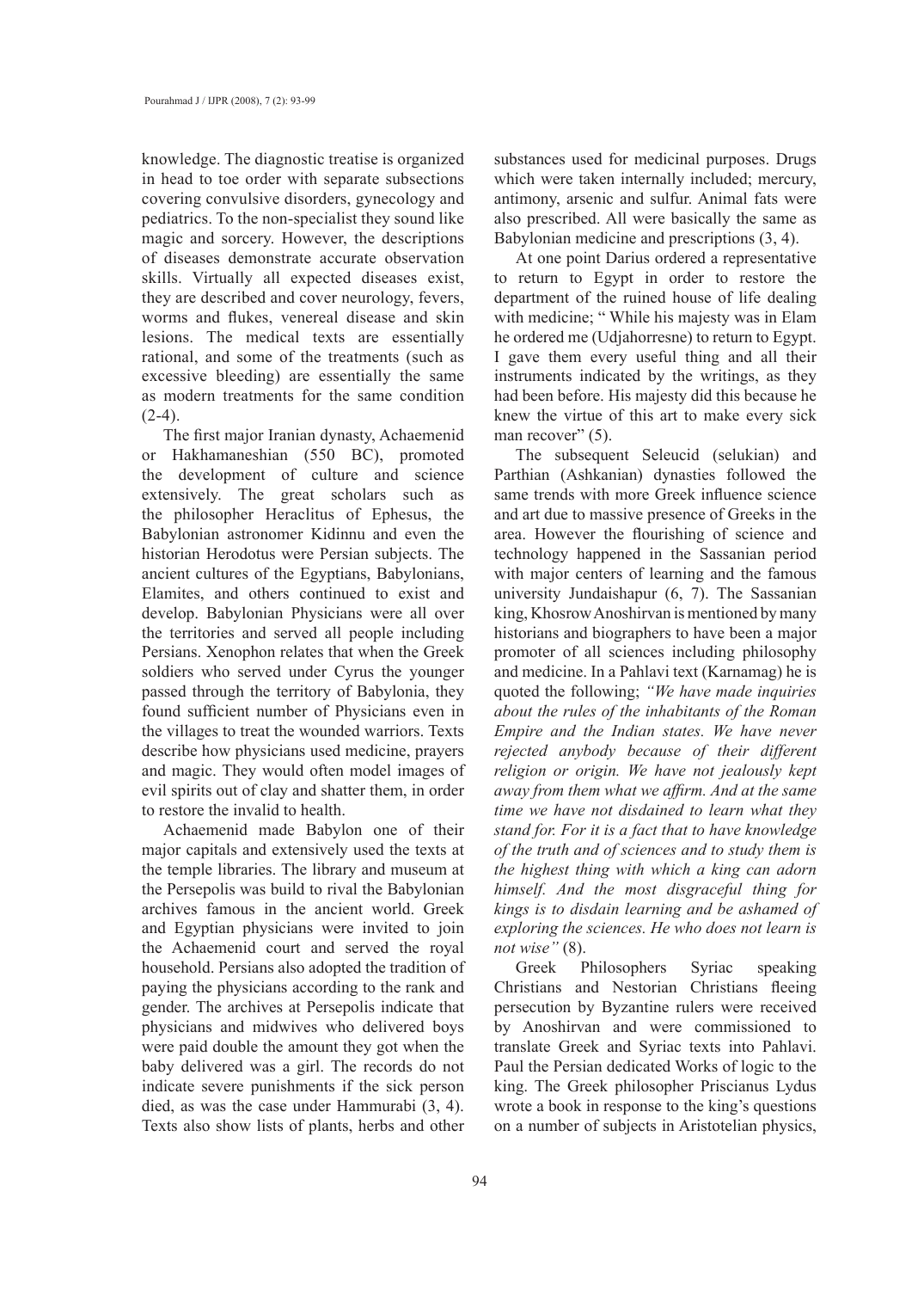theory of the soul, meteorology and biology. The Sassanian religious text, Dinkard shows familiarity with all these topics, especially Aristotelian physics. It is apparent from the text that Aristotle's famous article "On Coming to be and Passing away" was well known by the compilers of Dinkard. Becoming, decay and transformation, the three fundamental concepts in the article, had been mentioned and discussed. Pahlavi texts also indicate that the doctors were paid according to the rank of the patient. Books in medicine, astronomy, Almagest (by Ptolemy), Aristotle's Organon and a number of texts in crafts and skills were translated from Greek. Syrian Christians in particular played a significant part in communicating Greek sciences and knowledge to the Persians (9, 10).

The famous university and the hospital at Jundaishapur built earlier reached its peak at Anoshirvan's time. The Muslim historian Qifiti (12/13th century AD) in his book 'History of Learned Men' quotes the following; *"In the twentieth year of the reign of Khosrow II (Anoshirvan) the physicians of Jundaishapur assembled for a scientific symposium by order of the king. Their debates were recorded. This memorable session took place under the presidency of Jibril Durustabad, the physician in ordinary to Khosrow, in the presence of Sufista'i and his colleagues, together with Yuhanna and a large number of other medical men"* (11).

It is likely that the medical teaching resembled those at Alexandria with some influence from Antioch. This hospital and the medical center were to become the model on which all-later Islamic Medical Schools and hospitals were to be built. Earlier Muslim historians such as Maqdisi (10th century) mentioned the medical school in Khuzistan and named its famous associates and practitioners. The famous writer and translator, Burzoyeh who translated the Indian book of fables the Panchatantra (later, Kalileh va-Demneh) for Anoshirvan, was also a well-known physician from Nishapur (10). The first recorded Muslim Physician Harith bin Kalada had studied at Jundaishapur Medical School. In Jundaishapur Greek, Indian and Persian scientific traditions were assimilated. Indian scientific material in astronomy, astrology, mathematics and medicine were also translated into Pahlavi along with

Chinese Herbal medicine and religion. The books were kept at the university and the royal libraries and Greek medicine based on works by Hippocrates and Galen dominated the discipline (11).

The later Muslim historians refer to the Sassanian Imperial library as the House of Knowledge (Bayt al Hikmat). The library functioned as both a place where accounts of Iranian history and literature were transcribed and preserved. At the same time it was a place where qualified hired translators, bookbinders and others worked to preserve, purchase, copy, illustrate, write and translate books. It was such texts that made their way into the Islamic period. Many books in sciences and philosophy were translated by the Persians, Greeks, Syriac and Aramaic-speaking scholars into Arabic and eventually made their way into Muslim Spain and Western Europe. Persia and Byzantium dominated the area before Islam. The later was a continuation of the Eastern Roman Empire and the seat of Greco-Roman art, culture and civilization. Alexandria and Constantinople were major centers of intellectual activities with theaters, libraries and universities. In addition to major cities like Alexandria Constantinople and Jerusalem, intellectuals and scientists moved and carried ideas from Edessa in the west, through Nisbis and Mosul (Iraq) to Marv and Jundaishapur in Western Persia (11).

The conquest of Islam in 7th century united east and west, improved trade and boasted book publishing by introducing advanced paper making techniques from China. However, major cities and libraries were destroyed. Arabic eventually became the universal language of the empire and forced conversions into Islam threatened national identities and local cultures. The Imperial library at Ctesiphon was lost; the whole city was totally destroyed and never rose again. The destruction of such major libraries with the rise of Arabic language made it clear to the scholars and intellectuals that all pre-Islamic knowledge and national identities were in danger of total destruction and they had to be preserved. Massive and heroic efforts were made and the result was the formation of a dynamic and significant translation movement for almost two hundred years, till the 10th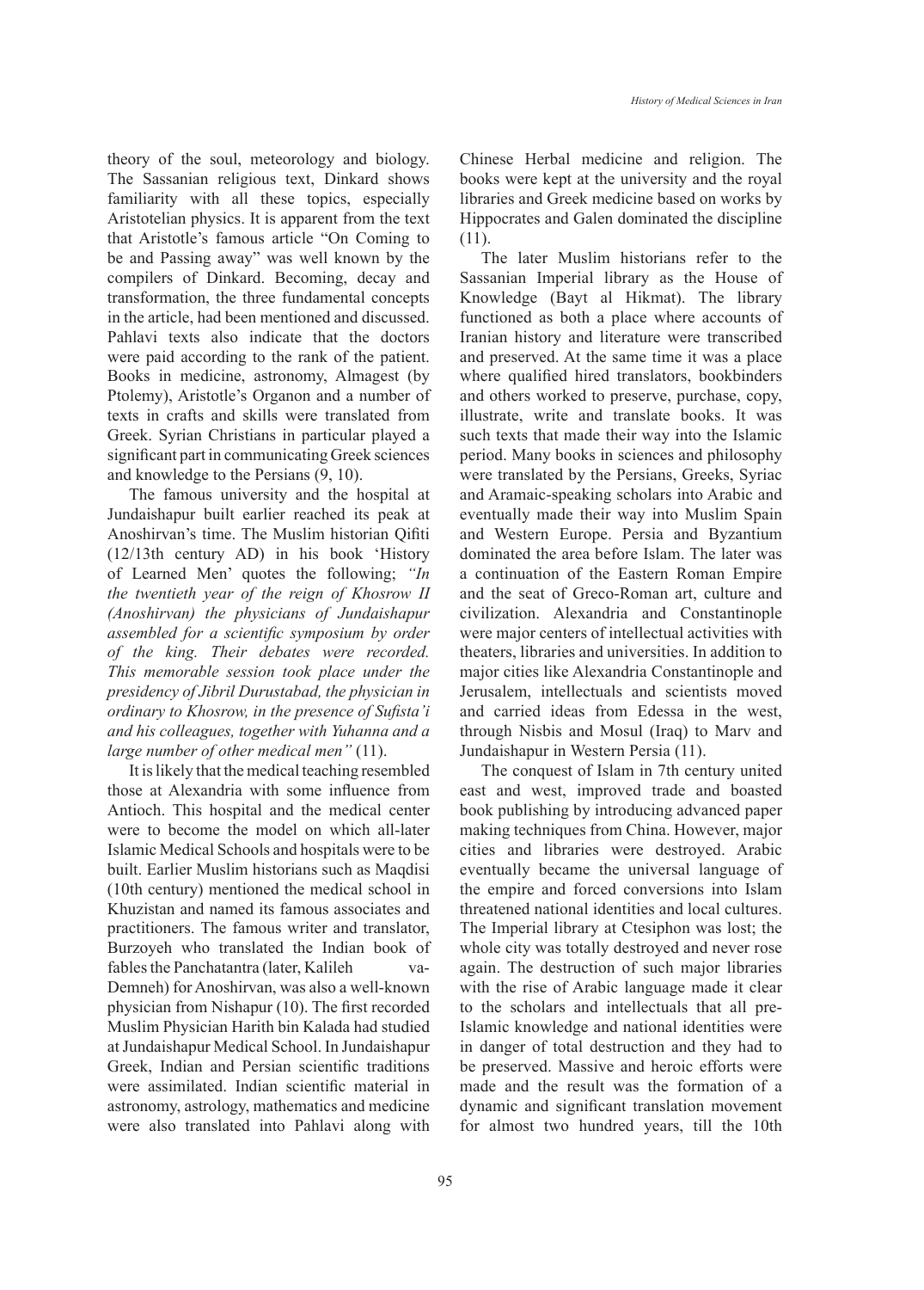century. The movement started in Damascus in Umayyad (Umavian) times, and flourished in Abbasid (Abbasian) Baghdad (754 AD). All major surviving Greek, Syriac, Persian and Indian texts were translated into Arabic and Neo-Persian. Pre-Abbasid translations from Pahlavi included major religious, literary, scientific and historical texts. Nawbakht, the court astrologer and his son Abu Sahl and other colleagues, Farazi and Tabari and many others sponsored by the Barmakid (Barmakian) family (the chief ministers to the early Abbasids who were murdered later) translated and promoted Pahlavi texts into Arabic and Neo-Persian. They were all Iranians and aimed to incorporate Sassanian culture into Abbasid ideology and guarantee the continuity of the Iranian heritage. Christian and Jewish learned families of Sassanian Persia, such as Bukhtishu and Hunyan families, were also great translators of Syriac, Greek, Pahlavi and other texts into Arabic. Both families had served at Jundaishapur University, for generations and were instrumental in founding the Adudi Hospital and Medical School in Baghdad (11, 12).

The Nestorian physician, Jabrail ibn Bakhtishu was the head of the Jundaishapur University, when he was called to Baghdad in 148 AD as the court physician to Caliph al-Mansur. He was later charged with building the first hospital (Bimarestan or Maristan) in the city based on the Syro-Persian model already established at Jundaishapur. He went back to Iran but many members of his family served the Abbasids for a long time.

Baghdad, a suburb of Ctesiphon was built in 762 by al-Mansur. The Royal library at Baghdad was based on the Sassanian model and was also called the house of knowledge (Bayt al-Hikmat) and like the Persian royal library became a center of learning and attracted scientists and intellectuals alike and many of its' directors were either Iranian or from Iranian descent. Baghdad itself became hire to the Alexandrian and Persian scientific traditions and thought. The 'Adudi' hospital was built under the instructions of the great Iranian Physician Razi (Latin Rhazes, he was from Ray) and resembled the great hospital in Jundaishapur. It is said that in order to select the best site for the hospital

he had pieces of meat hung in various quarters of the city and watched their putrefaction and chose the site where the putrefaction was the slowest and the least. At its inception it had 24 physicians on staff, including specialists categorized as Physiologists, oculists, surgeons and bonesetters. Various historians have mentioned that the hospital was 'like a great castle' with water supply from the Tigris and all appurtenances of Royal Palaces (11, 13-16).

Medicine remained dominated by the Greek tradition, the first to rid the science from supernatural powers and spirits. Around 450 BC, the Italian-born Greek natural philosopher and physician Alcmaeon began forwarding the new theory that disease was caused by a fundamental imbalance in the body between certain opposed qualities, such as heat and cold (sardi/garmi), or wetness and dryness (tari/khoshki). This theory was picked up and elaborated by Hippocrates (460-377 BC) who completely disregarded the presumption of the spiritual causes of disease. He proposed that health resulted from the equal influence of four bodily "humours" that was analogous to the four elements of Greek physics (earth, water, air and fire). Blood, phlegm, and two kinds of bile were associated with four major organs; heart, brain, liver and spleen; and with the four seasons and the four ages of man: childhood, youth, maturity and old age. Deviations from perfect balance among the four produced diseases. Therapies consisted of attempting to restrain the overactive humour while encouraging the others. Five centuries latter the great Greek physician, Galen (130-200AD), concluded that blood was manufactured in the liver from material provided by the stomach. He also posited two other systems of essential fluid. One originated in the heart and was carried by the arteries. The other, 'anima' (soul or the life principle), proceeded from the brain by way of the nerve tracts. Though none are correct, nevertheless, Galen's meticulous anatomical studies and logical method provided a point of departure for the development of modern medicine. Once this Greek heritage and knowledge was translated into Arabic, it became universal and replaced most of the older traditions and schools. Greek, Persian, Arab and Indian scholars refined the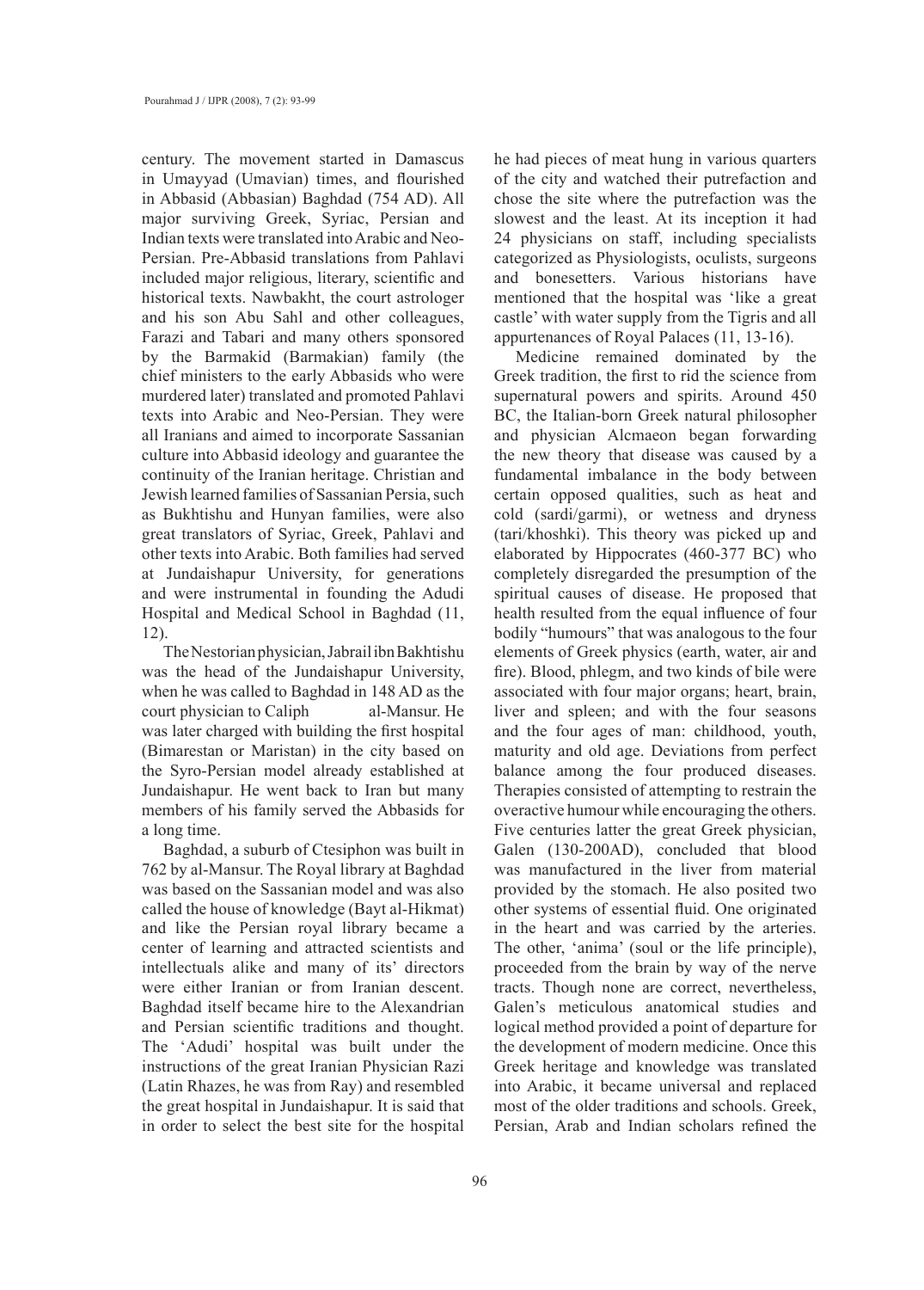assimilated ideas and by the 12th century slow progress was made toward understanding the organic cause of diseases. The brilliant Iranian scientist Raze (845-925 AD) distilled alcohol and clearly distinguished smallpox from measles (11-13, 15, 16).

The celebrated Iranian physician and philosopher, Abu Ali Sina (Avicenna, 980- 1037), wrote 100 books in many subjects including his most famous compendium, Canon of Medicine. His magnum opus is one of the classics of medicine ever written. He extensively studied herbal medicine from China, India and Persia. Avicenna like his predecessor Farabi (another well known Iranian) was an outspoken empiricist and insisted that all theories must be confirmed by experience. He argued against the blind acceptance of any authority and improved distillation techniques. Alchemists tried to convert one substance into another in order to make gold. In the process they uncovered a host of medicinal compounds and improved distillation and sublimation techniques. Another major Greek tradition based on theories of Plato and Euclid on light, opened the way to the science of optics. Human eye became the focus of study and major advances were made and eye care was improved. The Jewish Physician Masawayh practicing at Jundaishapur joined the medical school at Baghdad at the invitation of Caliph Harun-ul-Rashid and wrote a detailed book on Ophthalmology. Masawayh family produced three more prominent physicians with the most famous, Yuhanna ibn Masawayh, who wrote prolifically and 42 works are attributed to him. Another great Jewish physician who had served at Jundaishapur was Hunain ibn Ishaq. He translated the entire collection of Greek medical works, including Galen and Hippocrates. His original contributions included 10 works on ophthalmology. He was appointed the director of the royal library by Caliph al Mutawakkil. Tabbari, another major physician, migrated from Persia to Baghdad in the first half of the 9th century AD. His major work, called "Paradise of Wisdom", contained extensive information from all extant sources including Greek, Syriac, Persian and Indian and contained an extensive treatment of Anatomy (11-13).

Like their Greek predecessors, the new

genre of physicians produced Encyclopedias of medical knowledge based on observation and experience. The main topics included anatomy, classification and causation of diseases, symptoms and diagnosis. Urine, sputum, saliva and pulse were observed and used to aid diagnosis. External or visible manifestations of diseases and internal symptoms like fever, headache etc were listed and studied. Therapy with drugs and herbs were used to improve the patient's conditions (11). Female practitioners and nurses that existed before Islam remained for a while but soon lost their position and only midwives continued and most had no proper training (11-13).

The flourishing of sciences and the translation movement did not last long for a number of reasons, including foreign military attacks. The sciences, including medicine, were foreign imports as far as many Arabs were concerned and met with opposition from various quarters. From the time when the translation movement began to the end of the Islamic middle ages, these sciences were either frowned upon or openly attacked by practitioners of indigenous religious and Arabic disciplines. Aristotelian logic was rejected and the adherents of the religious tradition of Kalam had no use for Neo-platonic doctrines of the followers of Greek philosophy. The 'foreign sciences', which included mathematics, astronomy, medicine, alchemy and astrology were generally felt by religious people to constitute a serious threat to religious beliefs and values of religious life. The influential religious thinker al-Ghazali (he died in 1111 AD) wrote a popular refutation of philosophy and repeatedly warned against exposing Muslims to potentially misleading rational sciences and practices (11, 15-17).

The Hanbali jurist Ibn Taymiyya (in the year 1328) and later his ideological follower Mohammad Ibn Abd-al-Wahhab (founder of wahhabi sect in 1744) launched a passionate and uncompromising attack on Greek logic. There were defenders as well like Ibn Hazm who maintained a literalist view of Islamic law, but did not openly attack Greek tradition. The other was al-Kindi (870 AD), an Arab aristocrat, who supported the Greek scientific tradition which in his time was identified mainly with non-Muslims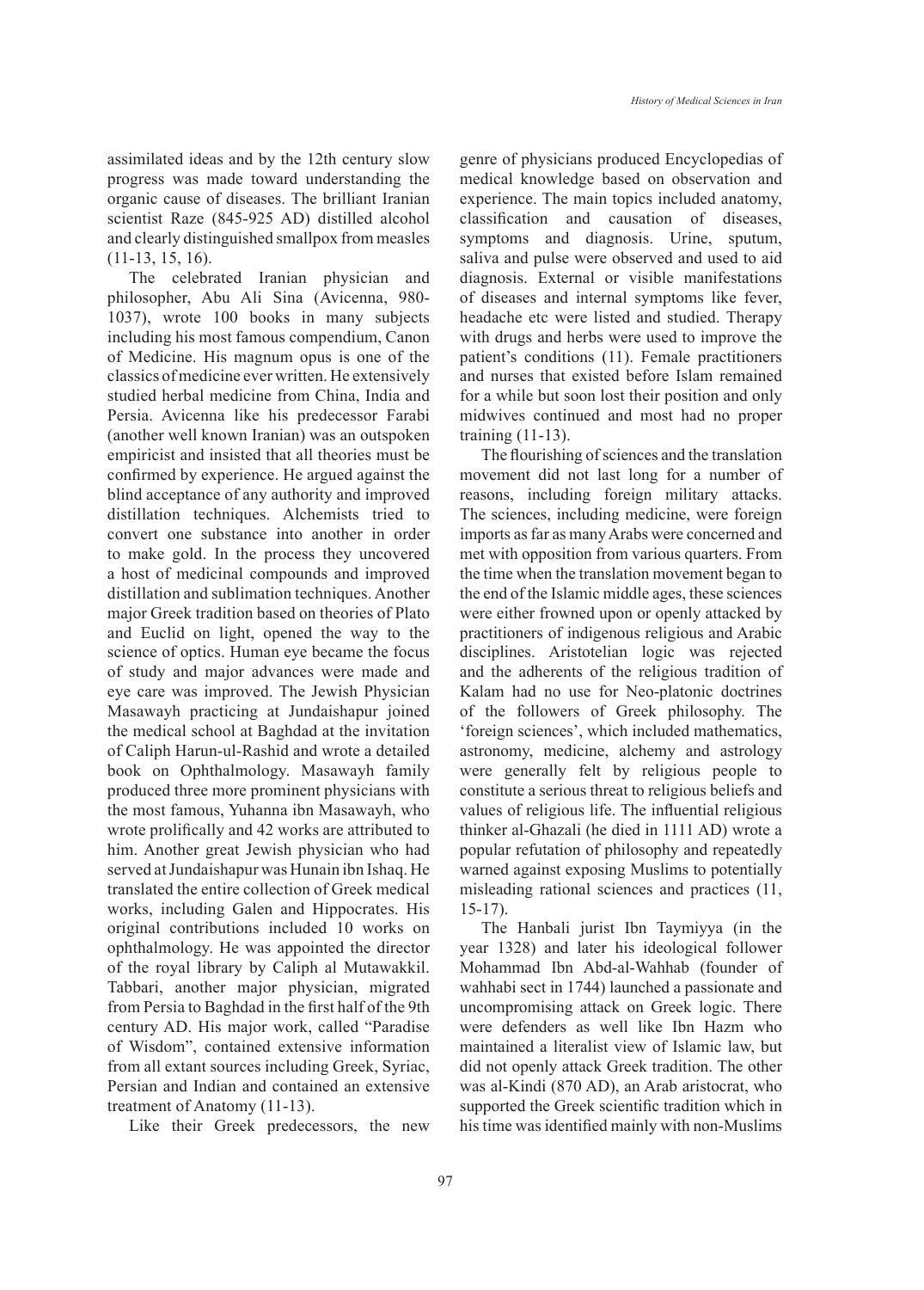and non-Arabs. Though the rational sciences remained for a while but at the end they lost specially after the conquest and destruction of Baghdad by the Mongols (1258AD). Medicine along with other sciences was soon to be forgotten and once again magic, superstition and prayers with rudimentary medicine replaced the brilliant scientific traditions. Magicians, sooth-sawyers, exorcists and self-trained herbalists replaced qualified and trained medical practitioners and the concept of hospitals faded from the memory. Religious leaders fiercely opposed anatomy and no new knowledge emerged till the advent of modern medicine and importation of European medical knowledge into the Muslim countries in the 19th century (11, 15-17).

The second half of the 19th century is the beginning of major political and ideological transformations in Iran and the start of modernization processes. Modern sciences and western ideas of democracy civil society enlightenment human rights and emancipation of women were introduced through translation of European texts into Persian. The Armenians of Isfahan for their exclusive use imported the first printing machine in 1641. However the first printing machine in Persian started work in Tabriz in 1813 and the book industry was changed forever. The first modern school Dar ul Fonoun (the Institute of technology) started work in 1851 with a few European instructors and texts were translated from a number of European languages to introduce Iranian pupils to modern sciences. Educated Iranians joined and in no time tens of books in Geography, Engineering, Medicine, Military, Biology, Mathematics and other disciplines were translated. In 1925, there were only 253 general practitioners who were trained in Dar-ul-Funoon college of medicine and 652 Hakims who had gained experience of medicine, and were practicing throughout the country. The modernization movement resulted in the constitutional revolution (1906). Iranian students were sent to Europe with government sponsorship and the first modern doctors were educated in Europe. For the first time since Sassanian period a major University with different faculties was built. In 1934 a new legislation was passed and a budget was allocated to build the first University in Tehran. The medical School at Tehran was the

first faculty and soon more modern universities followed in other parts of the country. In 1936 for the first time 12 women were admitted into Tehran University. They entered all faculties, included was Dr. Frough Kia who later joined the faculty of medicine. The medical schools were built on European models and staffed with qualified educated practitioners and physicians. Nursing schools were followed and new modern hospitals built throughout the country. In the 1970's foreign doctors were employed mainly from India and were sent into rural clinics. The medical schools at the major universities enjoyed a high standard and graduates of these universities had no problems continuing postgraduate studies in any of the major medical schools in Europe or North America (18).

After the Islamic revolution and establishment of Islamic Republic of Iran by late Imam Khomeini in 1979, the population of Iran had nearly doubled in less than 2 decades, while by the growing spirit of independence inspired by the Iranian government the number of universities and university students increased more than 10 times. For the first time in recent modern history, the Iranian universities started to offer postgraduate specialized degrees in basic, clinical and engineering sciences. All the foreign doctors and medics in rural clinics were replaced by young Iranian medical graduates. More than 800 Ph. D. degrees have been awarded in basic sciences only in the past 10 years (19). Despite the great difficulties that the Iranian scientists have been facing for more than 28 years (as a consequence of a social revolution, 8 years of a destructive war imposed by Iraq, excessive brain drain, discriminatory practices by some international journals in publishing the Iranian articles, and unfair sanctions imposed by the industrialized countries), Iran's science is still thriving and the current number of yearly scientific publications exceeds 2000 (19). When normalized with respect to the number of researchers and the research budget, the Iranian scientists seem to outperform most of their counterparts in the advanced industrialized nations. The main reasons for this are: total engagement in truncated research activities (basic or applied) leading solely to pure publications and the lack of infrastructure for developmental research